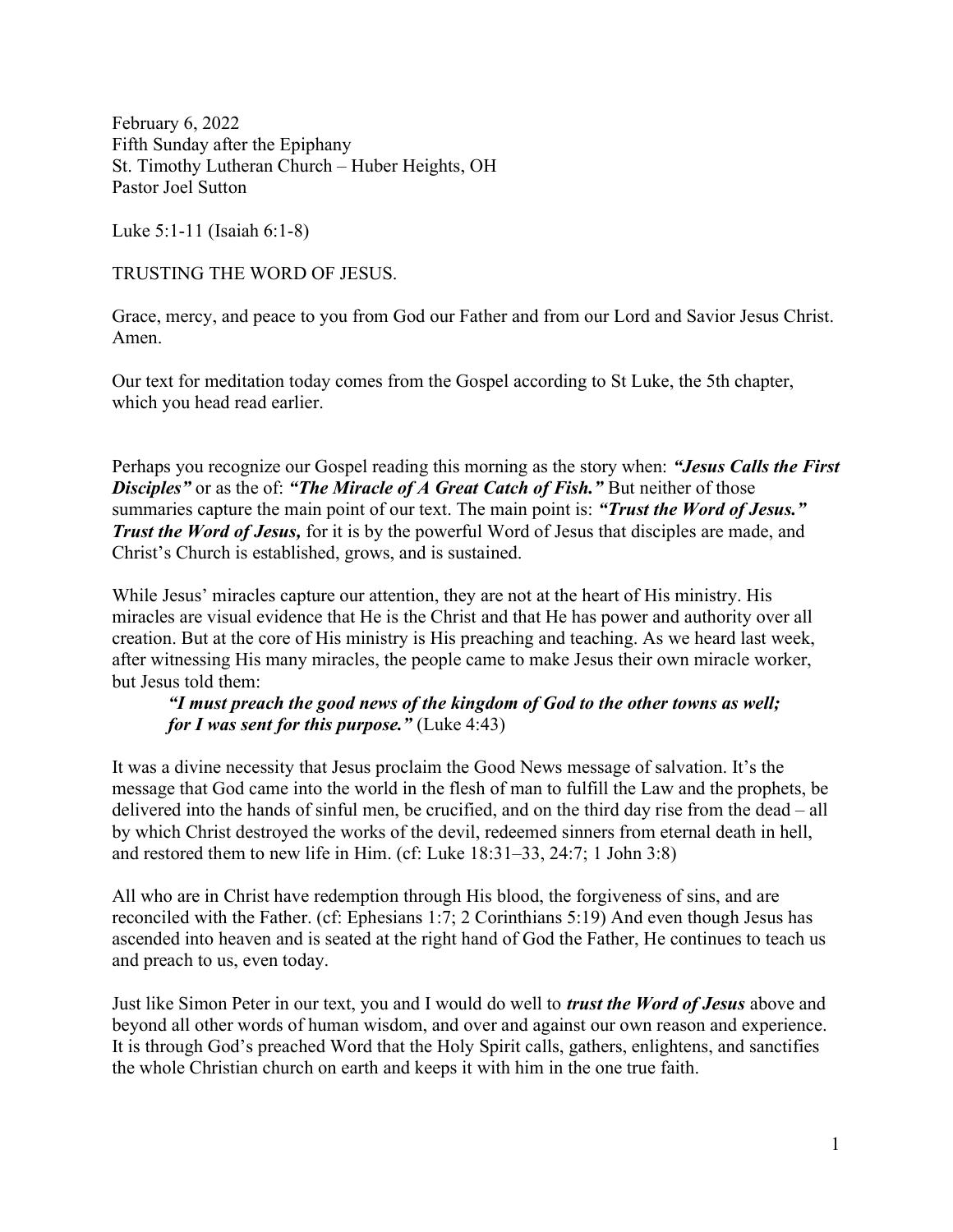One day a crowd pressed in on Jesus because they wanted to hear His teaching. There were two boats nearby in which fishermen had labored all night long on the lake and caught nothing. So, Jesus gets into Simon Peter's boat, asks him to push off a little from land, and He sits down and teaches the people.

At this point, Peter already knows Jesus. His brother Andrew had introduced them a year or so earlier. (cf: John 1:41–42) And Peter likely had been with Jesus at the wedding at Cana. (cf: John 2:2) And we heard last week that Jesus had come to Peter's house healed his mother-in-law of her fever. (cf: Luke 4:38–39) So, Jesus' teaching and preaching is not new to Peter. He believes in Jesus. In our text, St Luke records:

## <sup>44</sup> And when [Jesus] had finished speaking, he said to Simon, 'Put out into the deep and let down your nets for a catch."  $(Luke 5:4)$

One thing we know for sure is that Jesus didn't come into this world to teach us how to catch fish. He was a preacher, not a fisherman. Yet, the Son of a carpenter turned Rabbi directs the fisherman where to go fishing. Peter was a professional fisherman. He'd been around the lake a time or two. He knew that in this lake, the best time and place to go fishing was in the shallow water and at night. (cf: John 21:3–8) So Peter says:

"Master, we toiled all night and took nothing!" (Luke 5:5) But rather than protest against Jesus' direction, Peter says: "... at your word I will let down the nets." (Luke  $5:5$ )

Peter is the expert fisherman. Jesus is a preacher. And Jesus Word went against Peter's own professional wisdom and experience which told him there were no fish where Jesus said to fish. Peter has no good reason to let down the nets in the deep water in the daylight except for faith in Jesus' Word. Faith trusts God's word, which again, is the point of our text: Trust the Word of Jesus. Like the servants at the wedding feast at Cana who filled those stone water jars with water and then took it to the master of the feast, they took Jesus at His Word. (cf: John 2:7)

So, too, with the fishermen. At the Word of Jesus, they dropped the nets and caught so many fish that their nets were breaking, and the two boats trying to haul in the great catch were sinking. (cf: Luke 5:6–7) It could've been a time for celebrating. Possibly the greatest catch of their careers. But our text says:

"… when Simon Peter saw it, he fell down at Jesus' knees, saying, 'Depart from me, for I am a sinful man, O Lord.'" (Luke 5:8)

Notice that Peter is not afraid of the sinking boat. He's not afraid of dying. He's afraid of Jesus, the holy One of God, the Lord of creation whom even the wind and waves and fish obey. Peter knows a sinner can't stand in the presence of holiness. From Adam and Eve in the Garden of Eden trying to hide their nakedness and themselves from God, to this day, sinners run away from God. Because you and I and all sinners are afraid to be seen as we really are.

Your fears and mine reveal our false idols. "What are you afraid of?" The answer to that question is the same as the answer to the question: "Who are your false gods?" Are you afraid to die, to hurt, or to lose someone close? Are you afraid of the future, or of the past, afraid that people might discover what happened in your past? Are you afraid of family, friends, or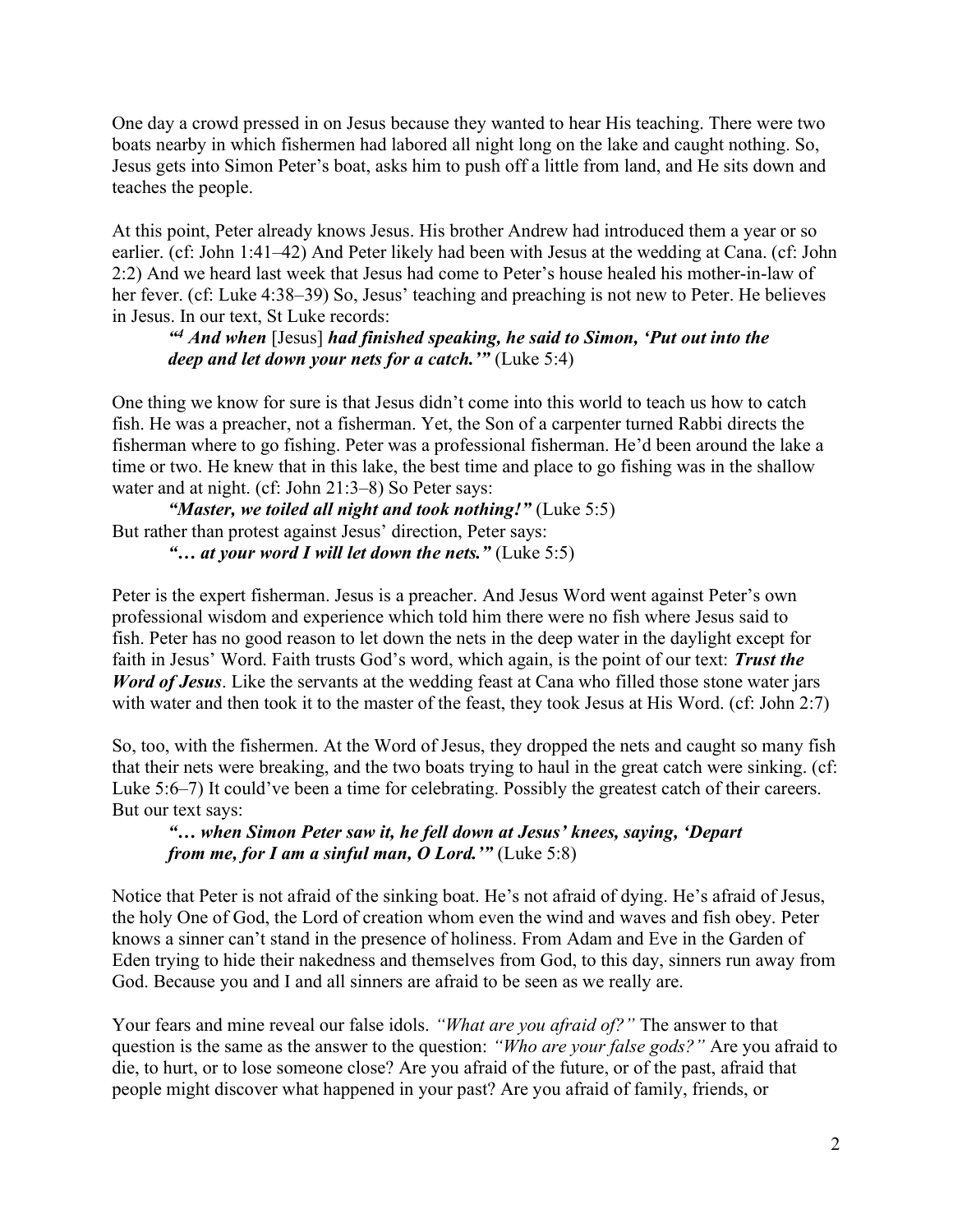neighbor? Are you afraid of the devil and all things unseen? Whatever you are afraid of – it controls you. Whatever you are afraid of – that is your god. The First Commandment teaches us to "fear, love, and trust in God above all things." But how many other things are you afraid of?

Standing in a sinking boat full of fish, Peter has it right. He's afraid of Jesus because he knows that he is a sinner and the God of creation has every right to judge him because of his sins. The Old Testament prophet Isaiah felt the same way when he had his vision of the Lord sitting upon His throne surrounded by seraphim. They were worshipping the Lord saying:

"Holy, holy, holy is the LORD of hosts; the whole earth is full of his glory!" (Isaiah 6:3)

The sound of it shook the foundations of the temple under Isaiah's feet as smoke filled the place. Isaiah knew that a sinner could not look at the Triune holy God and live. He knew that he was a sinner whose lips and life were anything but pure and holy. And here he is, standing in the presence of the Lord of hosts. (cf: Isaiah 6:4–5) But the Lord of hosts is gracious and merciful, slow to anger and abounding in steadfast love. (cf: Psalm 86:15) A seraphim flies to him with a burning coal from the altar and touches it to Isaiah's lips to purify them and speaks God's Word of absolution saying:

"... your guilt is taken away, and your sin atoned for." (Isaiah  $6:7$ )

This is how you and I poor miserable sinners can stand in the presence of our Holy and Almighty God and live to tell about it. Your guilt must be taken away. Your sin must be atoned and paid for. The preacher Jesus standing in the boat on the Sea of Galilee is the atoning sacrifice, the Lamb of God who takes away the sin of the world, including your sin. Instead of condemning you because of your sin, Jesus bears your sin and carries every bit of it to the cross. Instead of condemning you for your sin, He goes to the cross so that He can be cursed, afflicted, stricken, and forsaken in your place, shedding His precious blood and dying for you. (cf: Isaiah 53:4)

Jesus looks at Peter in his sin and says: "Do not be afraid..." (Luke  $5:10$ )

Don't fear brothers and sisters in Christ. There's nothing to be afraid of. Trust the Word of Jesus. He says:

 $17$  For God did not send his Son into the world to condemn the world, but in order that the world might be saved through him." (John  $3:17$ )

Trust the Word of Jesus when He says:

<sup>a16</sup> "For God so loved the world, that he gave his only Son, that whoever believes in him should not perish but have eternal life." (John 3:16)

**Trust the Word of Jesus.** It was a divine necessity that He proclaim His Good News message of salvation. And because He would one day victoriously return to heaven and be seated at the right hand of the Father, Jesus called Peter and other disciples to be fishers of men as witnesses of His death and resurrection. Even today He calls sinful men, just like Isaiah and Peter, as pastors to preach the Good News of Christ crucified for sinners. The pastor is merely Jesus' mouthpiece who has been called in the Name of Jesus to proclaim His Gospel Word, speaking His Word of Absolution, attaching His Word to water in your Baptism, and attaching His Word to bread and